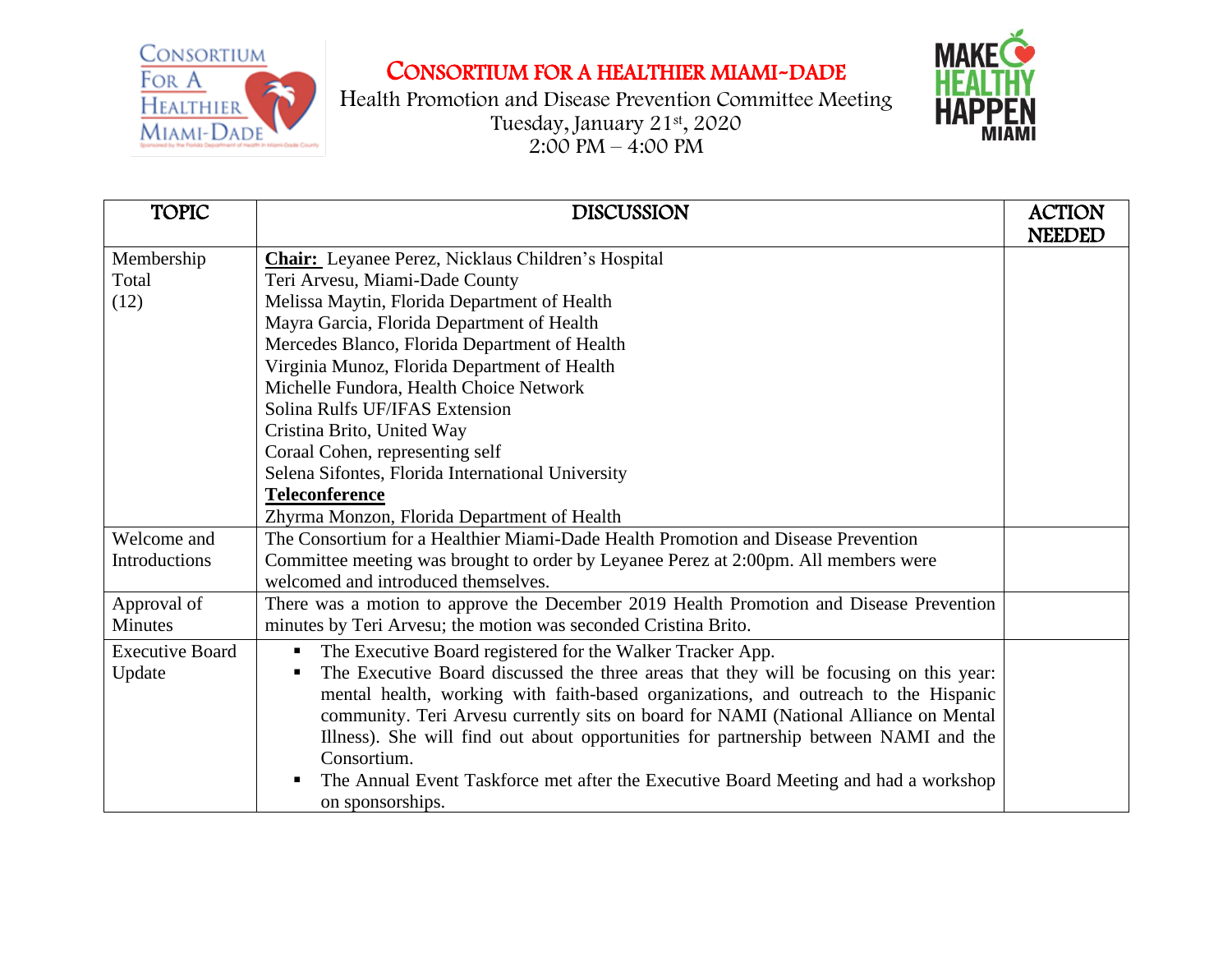

## CONSORTIUM FOR A HEALTHIER MIAMI-DADE

Health Promotion and Disease Prevention Committee Meeting Tuesday, January 21st , 2020  $2:00 \text{ PM} - 4:00 \text{ PM}$ 



| Previous Action<br>Items | Leyanee Perez provided an update for the Walker Tracker App. There is a new marketing<br>team working on the Walker Tracker App promotion. They will be providing a link soon.<br>The printed materials are still being developed.<br>The purpose of the app is to promote physical activity through walking. There will be 13<br>teams representing the demographic profile of the county. The data will be used to<br>compare clusters and identify which of them are more active and how to improve the ones<br>that are not as active.<br>The Walker Tracker App login is: giveme5.walkertracker.com<br>The committee chairs had a meeting with a member of the Our Voice initiative.<br>Depending on funding opportunities, the committee may revisit this idea.                                                                                                                                                            |  |
|--------------------------|----------------------------------------------------------------------------------------------------------------------------------------------------------------------------------------------------------------------------------------------------------------------------------------------------------------------------------------------------------------------------------------------------------------------------------------------------------------------------------------------------------------------------------------------------------------------------------------------------------------------------------------------------------------------------------------------------------------------------------------------------------------------------------------------------------------------------------------------------------------------------------------------------------------------------------|--|
| <b>New Business</b>      | The committee discussed the new workplan and created a list of potential presentations to<br>٠<br>host this year.<br>The committee decided that they would host their annual health fair during the fall of<br>2020 and will focus on hosting a Mental Health Forum during 2021.<br>Teri Arvesu, co-chair of the committee, will find out which dates are available at the<br>Stephen P. Clark Government Center to host the annual health fair.<br>Cristina Brito, chair of the Children's Issue Committee, will be added to monthly agendas<br>and will provide an update on the Healthy Baby Taskforce. Through these updates, the<br>committee will be informed of any initiatives that need support and opportunities for<br>collaboration.                                                                                                                                                                                 |  |
| Partner Updates          | <b>Journey to Wellness Rx Green Prescription</b><br>Mayra Garcia (Florida Department of Health) provided the following update:<br>Green Prescriptions are a free resource for organizations and are available in three languages<br>(English, Spanish, Creole). If your organization is interested in partnering and distributing<br>Green Prescriptions, please contact Melissa Maytin at Melissa.Maytin@flhealth.gov. The<br>Health & Wellness Center in Liberty City at the Frederica Wilson and Juanita Mann Health<br>Center continues to provide free biometric screenings to the community. The Health $\&$<br>Wellness is open every Monday from 9:00am-3:00pm.<br>The Community Health Action Team of the Florida Department of Health in Miami-Dade<br>County provides free blood pressure screenings throughout the county.<br>The HIV/STD Prevention & Control Program of the Florida Department of Health in Miami- |  |